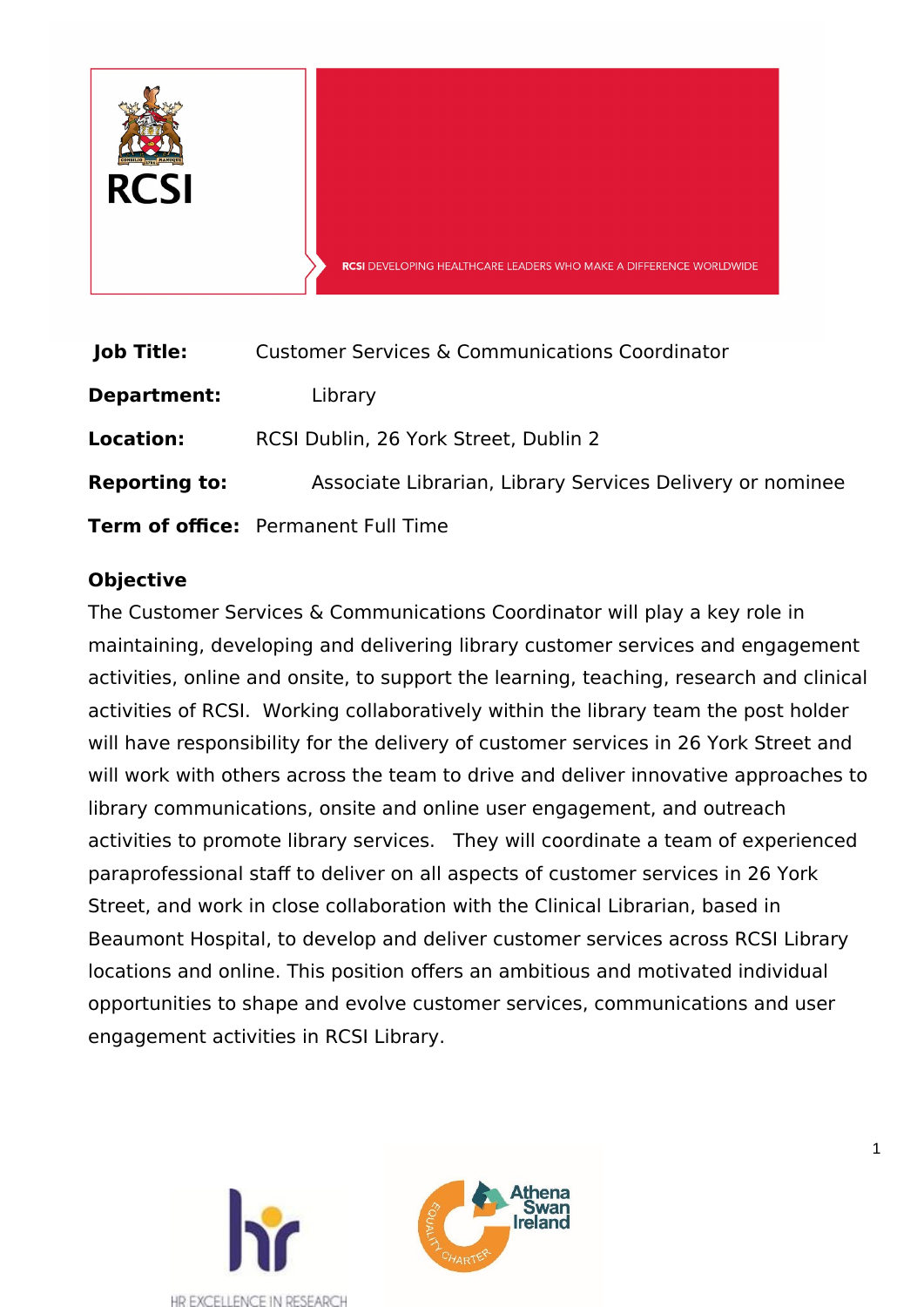

# **Specific Responsibilities include:**

- Managing and supporting the delivery of engagement, outreach and customer services activities online and onsite including: day-to-day operational oversight of the Customer Services team, the virtual information desk, circulation services, information & referral services, library spaces and facilities in 26 York Street;
- Providing direction and supervision to the team of paraprofessional staff supporting engagement and customer services including but not limited to: proactive delegation of tasks; supervision and review of work processes and workflows; staff training; professional development planning; ensuring alignment of the team with operational and, strategic goals. Working closely with the Outreach and Information Point Library Assistant to ensure the smooth running of library facilities and events hosted in the library 26 York Street such as Computer Room bookings and pop-up student and staff events at the Expo Stage.
- Supporting the development and delivery of user engagement and outreach activities to promote the library's expert services; including providing orientations and workshops.
- Playing a key role in developing library marketing and communications via multimodal channels onsite and online including social media, digital and physical signage, student and staff bulletins/newsletters, library website, LibGuides, LibAnswers and the staff portal.
- Exploring ways to understand, enhance and improve the user experience using a variety of methods, including evidence based decision-making and User Expe- 2



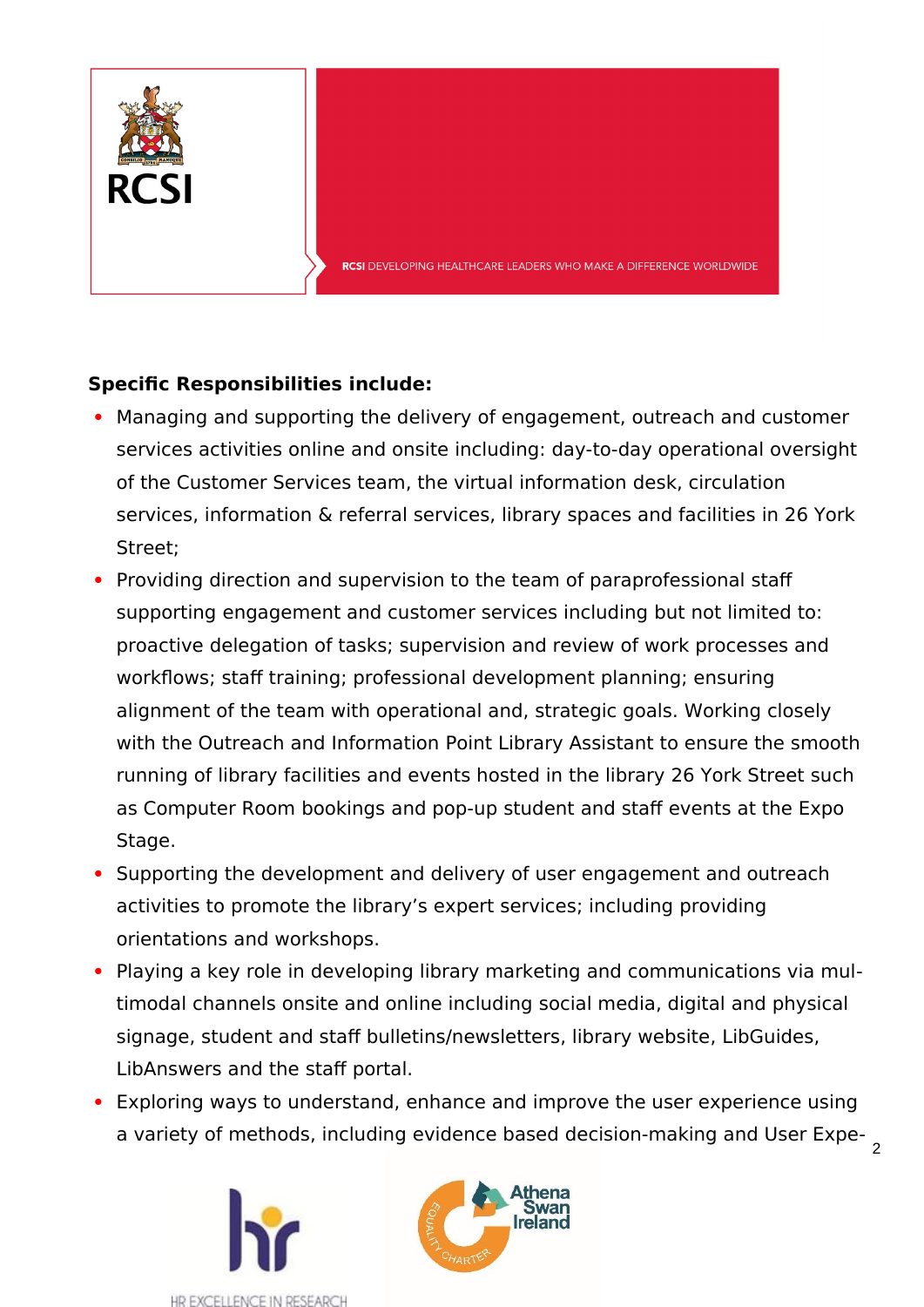

rience (UX). Developing expertise in UX methodologies and user engagement strategies and providing expert advice to others on the team.

- Building and maintaining strong strategic and working relationship with stakeholders and key support departments within RCSI and strong working relationships within the library team. Developing and maintaining relationships with peers in similar roles in other institutions
- Compiling usage reports & other analytics demonstrating value for money, documenting workflows and processes, devising instructional materials, monitoring quality and leading on the continuous improvement of processes.
- Actively exploring and promoting new service developments in relation to customer services, user experience & engagement and fostering a culture of innovation and creativity. Promoting, leading and advocating for continuous improvement, excellence and innovation through change projects.
- Working in collaboration with the Clinical Librarian and Associate Librarian, Library Services Delivery to ensure a coordinated approach to customer services development and providing the best possible user experience onsite and online. Areas of coordination include: formulating, developing and implementing service policies; developing and delivering training programmes for the Customer Services team to ensure current and future service needs are met; reviewing and developing circulation services; monitoring and evaluating use of library services and facilities; developing services and spaces in response to usage, user feedback and institutional strategic priorities.
- Active horizon scanning, monitoring technology trends and evaluating their potential impact in enhancing engagement, customer services, communications





3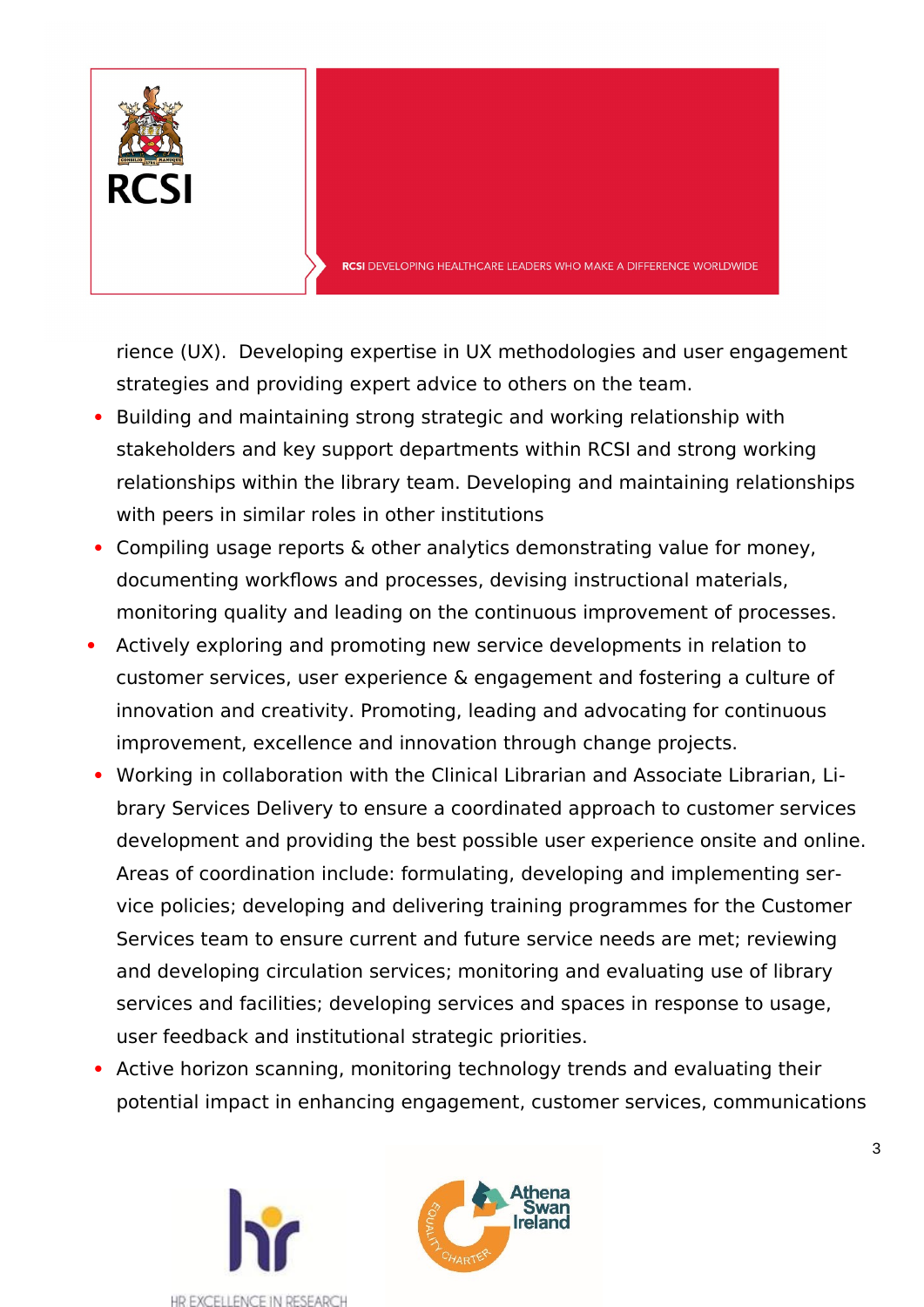

and online service provision. Prepare and submit proposals on enhancements, advising on their application within the context of RCSI priorities.

- Proactively engage in training and development relevant to the role, and promote work through various professional development opportunities.
- Representing the best interest of RCSI at all times including serving on external committees as required. Participating in appropriate internal University and College groups/committees and external committees such as CONUL.
- Performing other duties as required from time to time or set out by the Director of Library Services, or nominee.
- On occasion, the post holder will be required to support Customer Services in RCSI Library, Beaumont Hospital.
- Comply with statutory legislation and rules and requirements in furtherance of your own and general staff welfare and safety.

Person Specification:

## **Essential:**

- An honours primary degree and postgraduate qualification in Librarianship and Information Studies and relevant experience in a similar or cognate role. OR
- An honours primary degree and relevant postgraduate qualification such as customer services, communications & marketing and relevant experience in a similar or cognate role.
- Demonstrated experience of supervising and managing teams providing front line customer services.



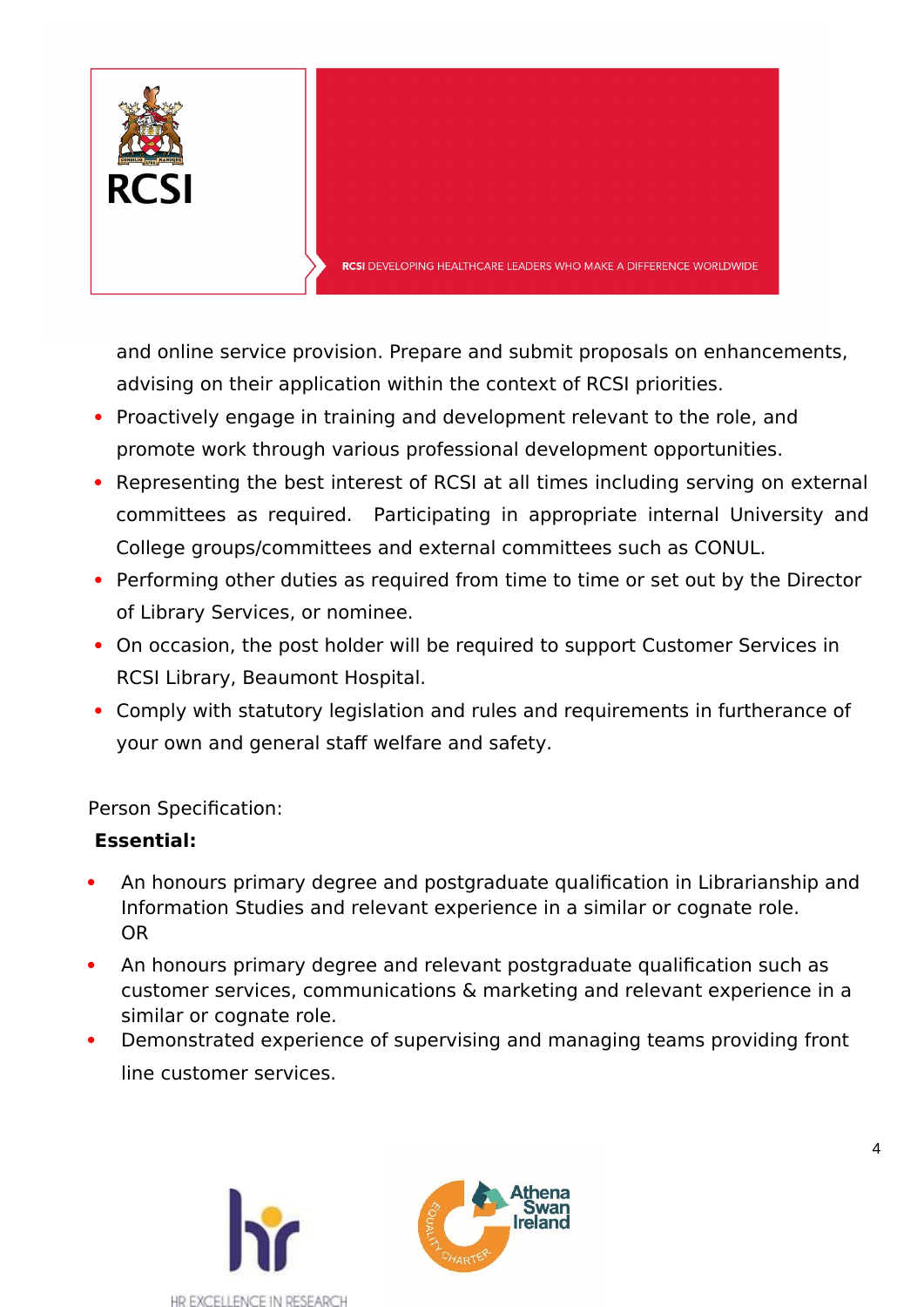

- Demonstrated experience of developing marketing and communication channels including, social media tools, to promote products and services.
- Project management experience and the ability to effectively manage your own and others workloads through setting and maintaining priorities, meeting deadlines, achieving quality standards, planning and prioritising to effectively deliver individual, team, service and institutional objectives
- Excellent interpersonal, customer services, verbal and written communication skills. Strong analytical and numeracy skills
- Self-motivated & self-directed, with demonstrated strong customer service ethic & commitment, energetic, resilient, adaptable and comfortable working in a demanding and fast paced environment.
- Ability to work both collaboratively in a team and independently with internal and external parties and diverse constituencies, including other staff, crossdepartment teams and library users.

# **Desirable:**

- Library experience highly desirable but evidence of relevant work experience in a comparable environment will be considered.
- Experience in developing and managing library customer services in an academic or health sciences environment.
- Experience in applying user experience design to effect meaningful and valuable service development.
- Depth and breadth of IT Skills relevant to the role including but not limited to library management systems; discovery systems; webpage creation and editing; MS Office; social media tools.





5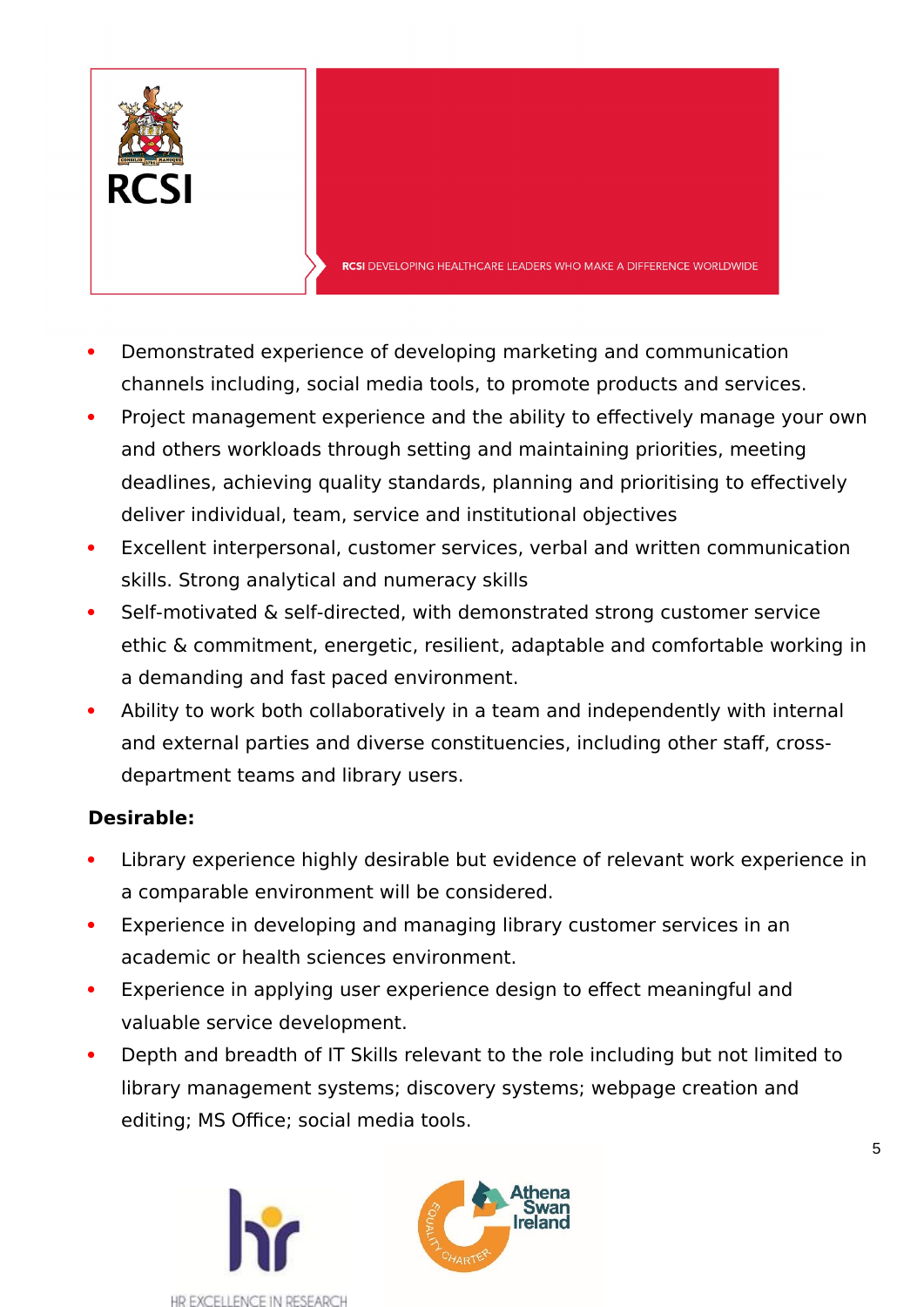

- Knowledge of, and commitment to delivering, current best practices in web usability, user experience, emerging library technology trends and current IT issues in academic libraries and the higher education sector in Ireland.
- Knowledge and experience of managing a suite of service webpages.
- Interest and aptitude for locating and experimenting with innovative technologies and platforms to enhance services and engagement.
- Proven commitment to self-motivated continuing professional development including the ability to acquire new skills and apply them effectively; membership of LAI or equivalent professional association highly desirable.
- Broad knowledge of current and emerging developments in the areas of student engagement, user experience, service assessment.
- Demonstrated ability to adapt to changing environments and priorities and evidence of a flexible approach to work.
- Ability to use and interpret data and take an evidenced based approach to service development.

## **The Process:**

Shortlisted candidates will be invited for a formal interview via MS Teams, which will include a presentation.

# **Particulars of Post**

This post is a permanent appointment to the Assistant Librarian salary scale. The appointee reports to the Associate Librarian, Library Services Delivery.



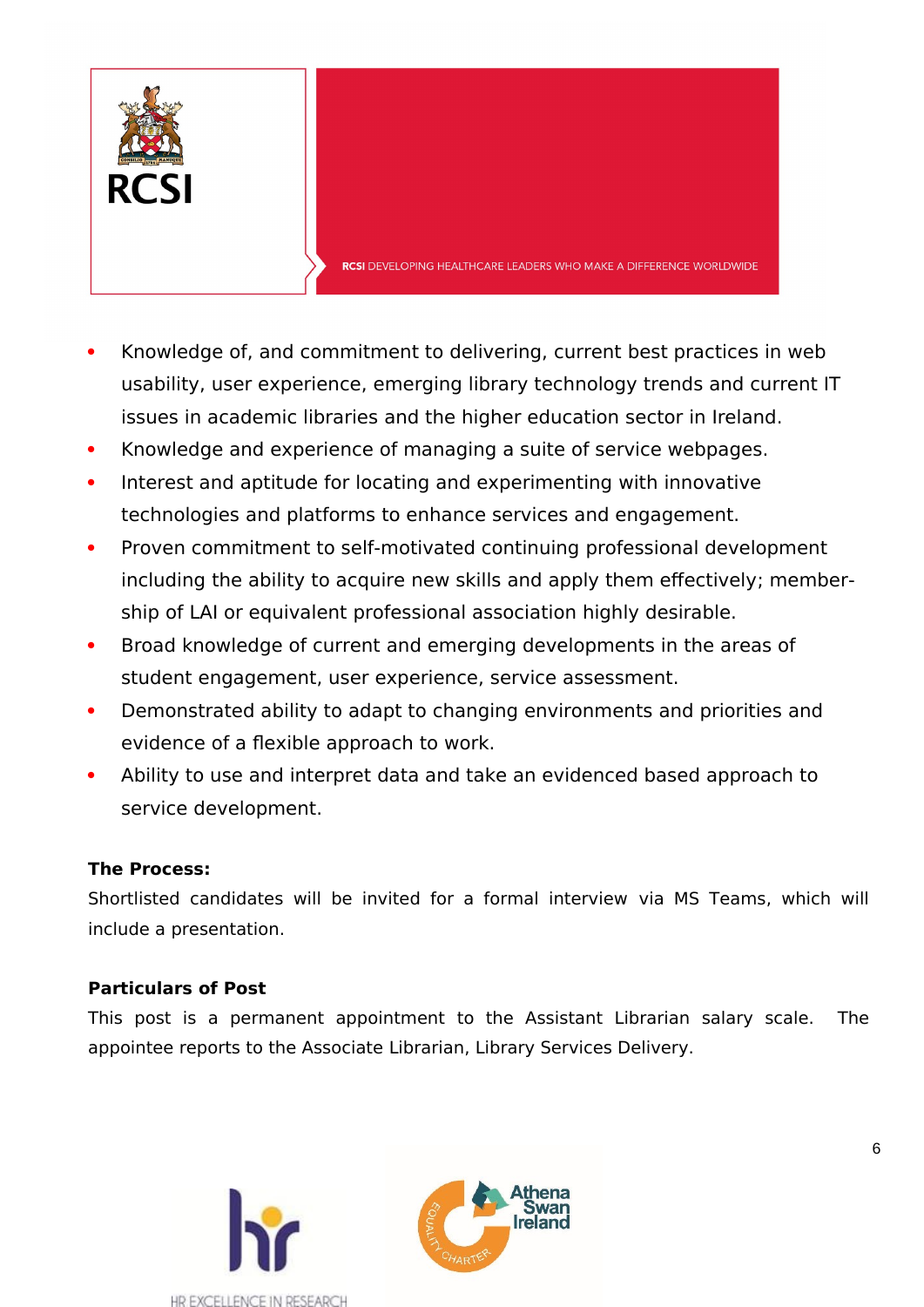

### **Informal Enquiries**

Informal enquiries are invited in the first instance through to Fiona Houlihan, Recruitment Partner ([fionahoulihan@rcsi.ie](mailto:fionahoulihan@rcsi.ie) )

#### **Some benefits working with RCSI:**

- Onsite gym €10 per month
- Flexible working arrangements
- Automatic enrolment to a pension scheme for all employees
- Life assurance/death in service
- Long term illness/disability income replacement
- Free advice on health/motor and home insurance
- Discounted services, including GP
- Support for parents and carers
- Taxsaver commuter tickets
- BiketoWork
- Free eye test at the National Optometry centre
- €12/day for parking for all RSCI staff in the St. Stephens green/RCSI car park
- RCSI's Learning and Development team facilitate and provide training opportunities for all staff
- Sports and social club
- Opportunities to volunteer in the community

26.5 days leave - 20 days annual leave plus 6.5 days Privilege days - In addition to your annual leave entitlements and public holidays, RCSI also grants privilege days to our employees (paid time off during Easter and Christmas periods). We also offer a number of leave options to support the working lives of our employees.





7